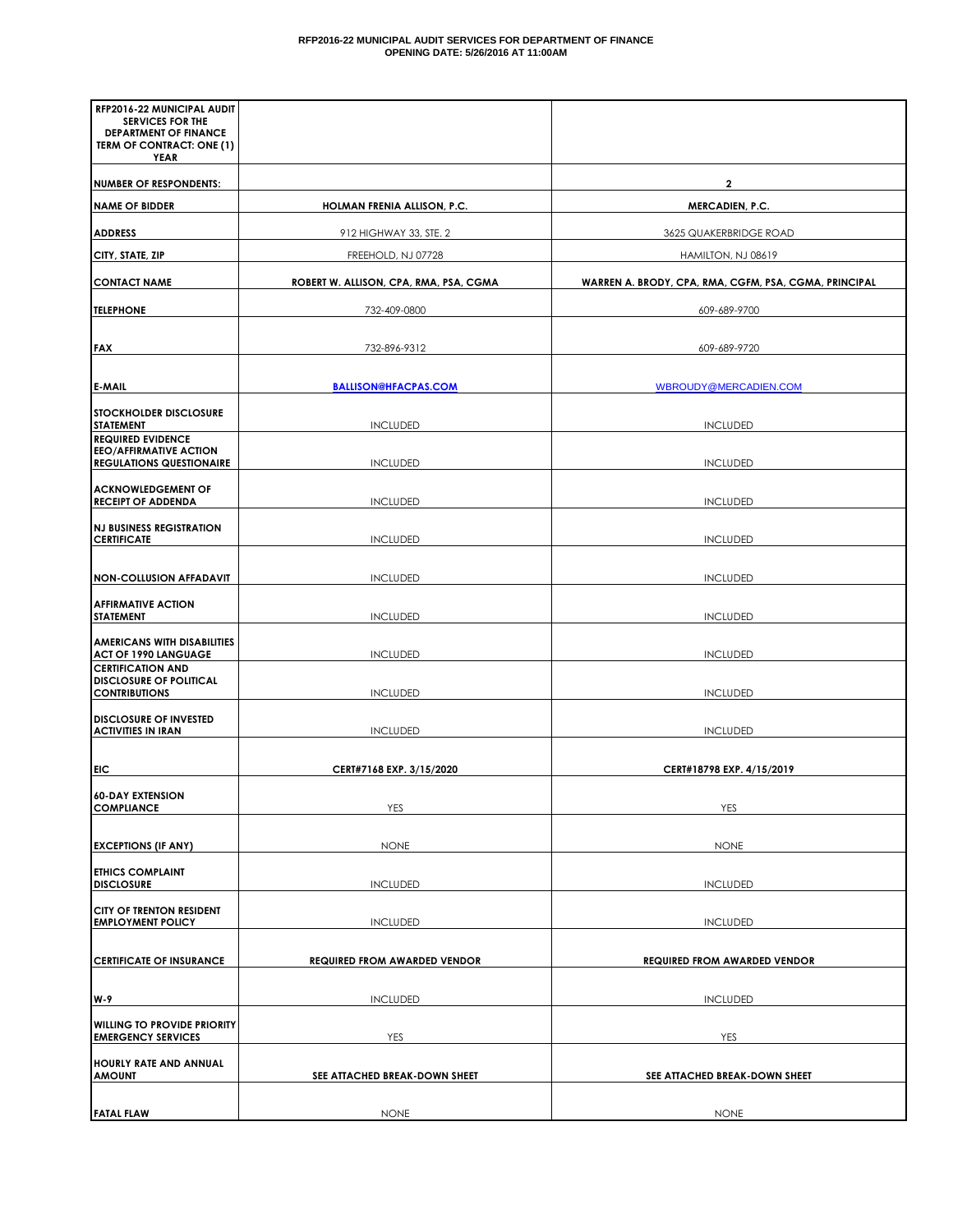

680 Hooper Avenue, Bldg B, Suite 201, Toms River, NJ 08753 · Tel: 732.797.1333 618 Stokes Road, Medford, NJ 08055 · Tel: 609.953.0612 912 Highway 33, Suite 2, Freehold, NJ 07728 · Tel: 732.409.0800 6 E. Park Street, P.O. Box 614, Bordentown, NJ 08505 · Tel: 609.298.8639 795 Canton Street, Troy, PA 16947 · Tel: 570.297.5090 926 Main Street, Suite 103, Rome, PA 18837 - Tel: 570.297.5090 www.hfacpas.com

### **COST PROPOSAL**

We continually strive to keep our fees at the lowest level consistent with the highest professional standards and your requirements for timely service.

We would propose a not to exceed fee of \$49,000 for audit services relating to the Financial Statement Audit.

We would propose a not to exceed fee of \$25,000 for audit services relating to the State and Federal Single Audit. The budgeted man-hours for this engagement are as follows:

#### **Financial Statement Audit:**

| <b>Staff Member</b>    | <b>Hourly Rates</b> | Man-Hours                 | Total       |
|------------------------|---------------------|---------------------------|-------------|
| Engagement Partner     | \$200               | 40                        | \$8,000.00  |
| Quality Review Partner | 200                 | 18                        | 3,600.00    |
| Manager                | 160                 | 27                        | 4,320,00    |
| Supervisor             | 140                 | 40                        | 5,600.00    |
| Senior                 | 120                 | 80                        | 9,600.00    |
| Staff Accountants (2)  | 100                 | 180                       | 18,000.00   |
|                        |                     | Subtotal:                 | \$49,120.00 |
|                        |                     | Less (Discount):          | (120.00)    |
|                        |                     | Financial Statement Audit |             |
|                        |                     | Total:                    | \$49,000.00 |

# State and Federal Single Audit:

| <b>Staff Member</b>                             | <b>Hourly Rates</b> | Man-Hours           | Total       |  |  |
|-------------------------------------------------|---------------------|---------------------|-------------|--|--|
| Engagement Partner                              | \$200               | 25                  | \$5,000.00  |  |  |
| Quality Review Partner                          | 200                 | 9                   | 1,800.00    |  |  |
| Manager                                         | 160                 | 15                  | 2,400.00    |  |  |
| Supervisor                                      | 140                 | 18                  | 2,520.00    |  |  |
| Senior                                          | 120                 | 43                  | 5,160,00    |  |  |
| Staff Accountants (2)                           | $100^\circ$         | 82                  |             |  |  |
|                                                 |                     | Subtotal:           | \$25,080.00 |  |  |
|                                                 |                     | Less (Discount):    | (80.00)     |  |  |
|                                                 |                     | Single Audit Total: | \$25,000.00 |  |  |
| Financial Statement Audit Total:<br>\$49,000,00 |                     |                     |             |  |  |

\$74,000.00 Total